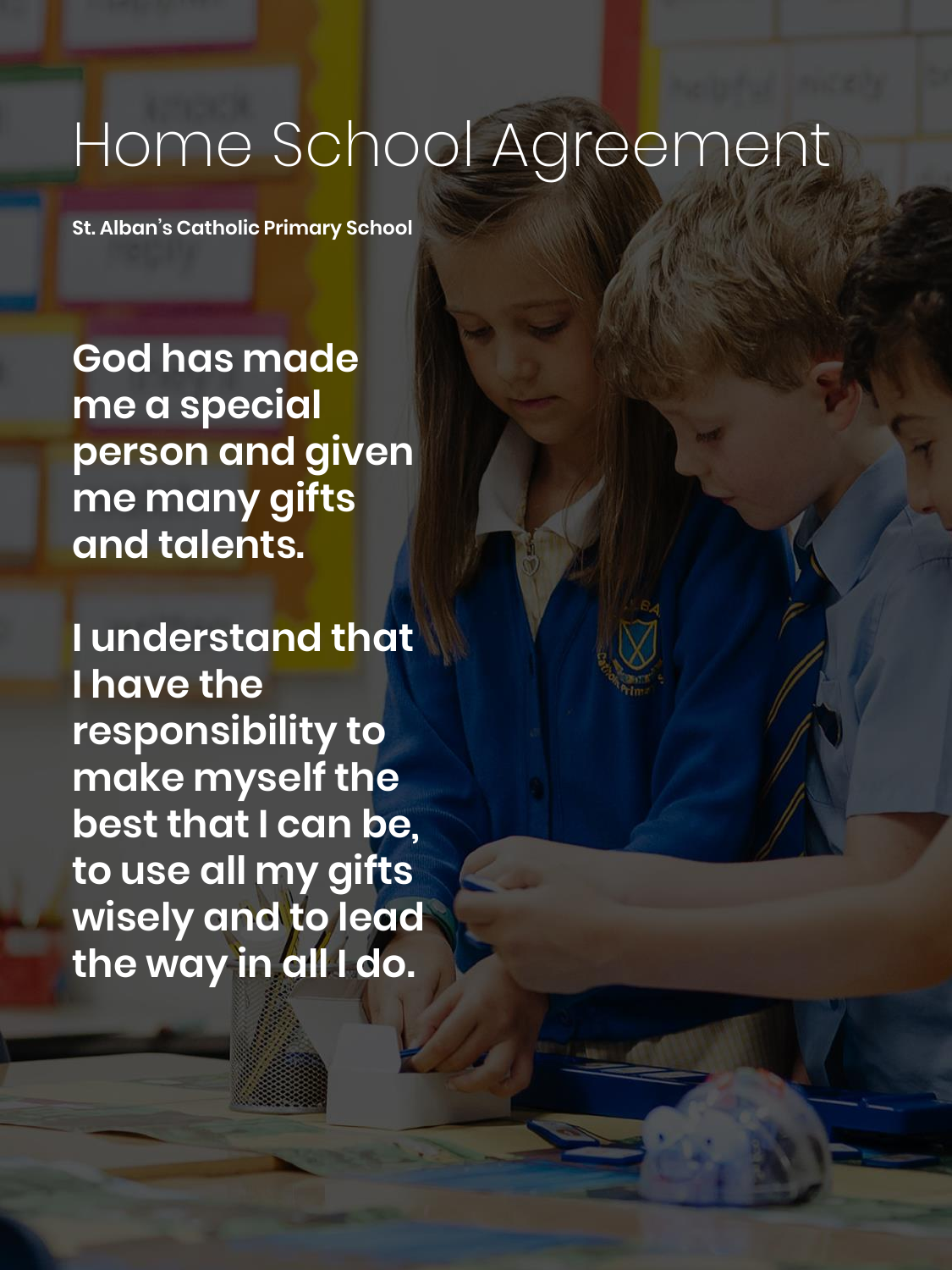# Partnership

#### **St. Alban's Catholic Primary School Mission Statement**



#### **A Statement of Partnership The Learning Environment**

Children learn most effectively where:

- There is caring, trust and mutual respect.
- There are clear guidelines on the behaviour that is expected and there is parental support and backup.

Therefore the school will do its best to:

- Deliver a good Catholic Education.
- Create a warm, nurturing and safe learning environment.
- Have high expectations of every child.<br>● Provide exciting and engaging learning
- Provide exciting and engaging learning opportunities.
- Monitor progress and liaise regularly with parents.
- Provide opportunities for wider learning.
- Establish clear expectations for behaviour and standard of work.
- Listen to concerns.<br>● Provide clear quide
- Provide clear guidelines on homework.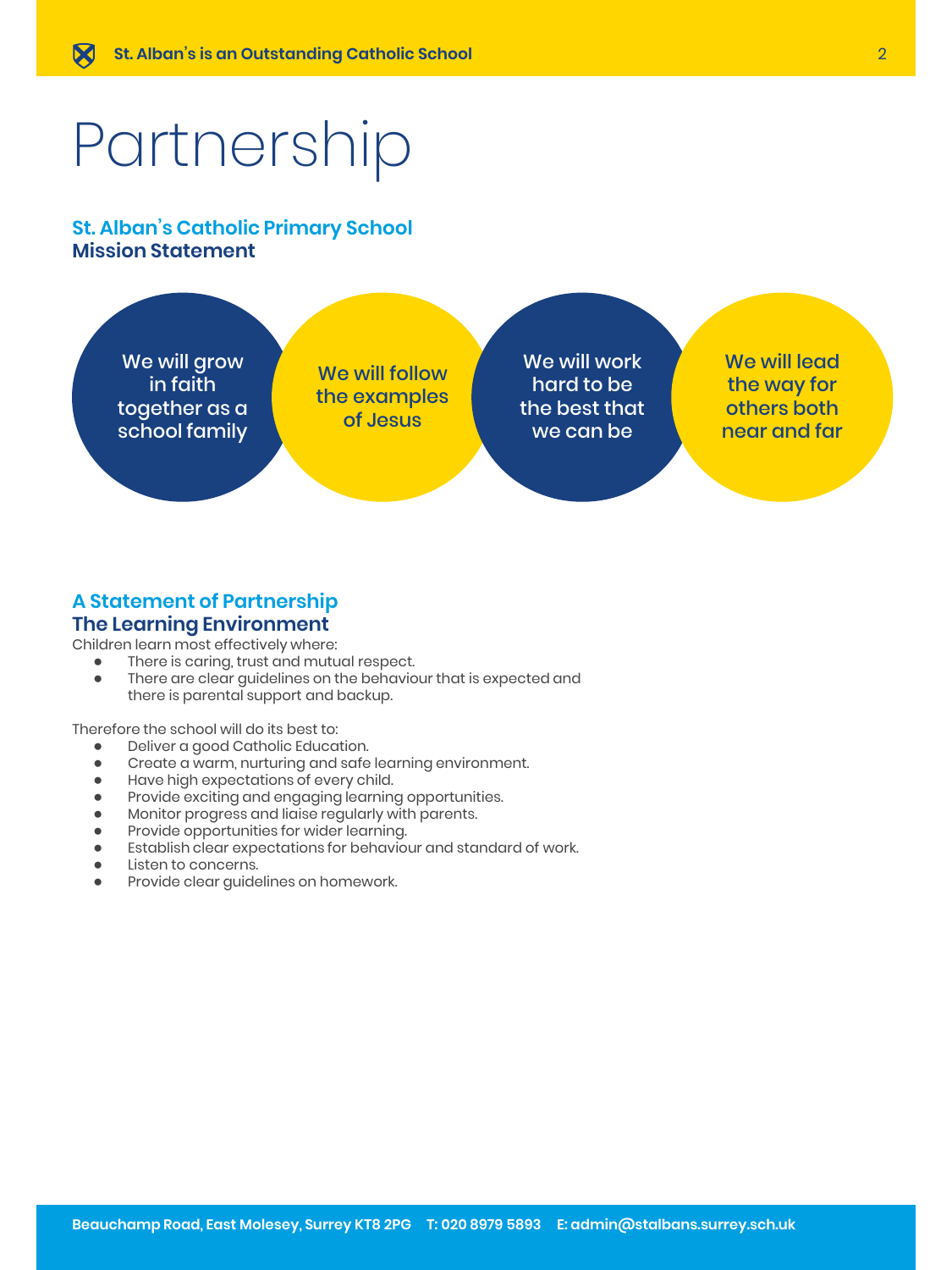# Responsibilities

#### **Children**

I will always do my best to:

- Treat others with respect and kindness, as Jesus showed us how to do
- Try my hardest in all my work
- Follow the St. Alban's Golden Rules
- Listen carefully in every lesson so that I always know what to do
- Be ready to learn with everything that I need for all lessons and the school day
- Complete and hand in my homework on time
- Attend school regularly and not waste any of my learning time
- Lead the way by being a good role model and displaying good behaviour
- Be a responsible member of the St. Alban's family and local community
- Be presentable and wear my school uniform with pride
- Not use inappropriate language, at any time, at school

#### **Parents**

To help my child at school, I will do my best to:

- Have high expectations of my child's behaviour and application to learning
- Be an ambassador for the school
- Inform the school of any changes at home or any concerns that may affect my child's well-being and learning
- Ensure that my child is presentable (including appropriate haircut) and wears the correct uniform (and P.E. kit) in school
- Support the school by encouraging my child to develop a positive learning attitude
- **•** Support school policies.
- Ensure that my child is early for school, so that learning opportunities are not wasted
- Make sure that holidays are not taken during term time so that learning time is not wasted
- Park my vehicle with consideration for children's safety and that of our neighbours

## "Be a responsible member of the St. Alban's family and local community".

### "Be an ambassador For the school".